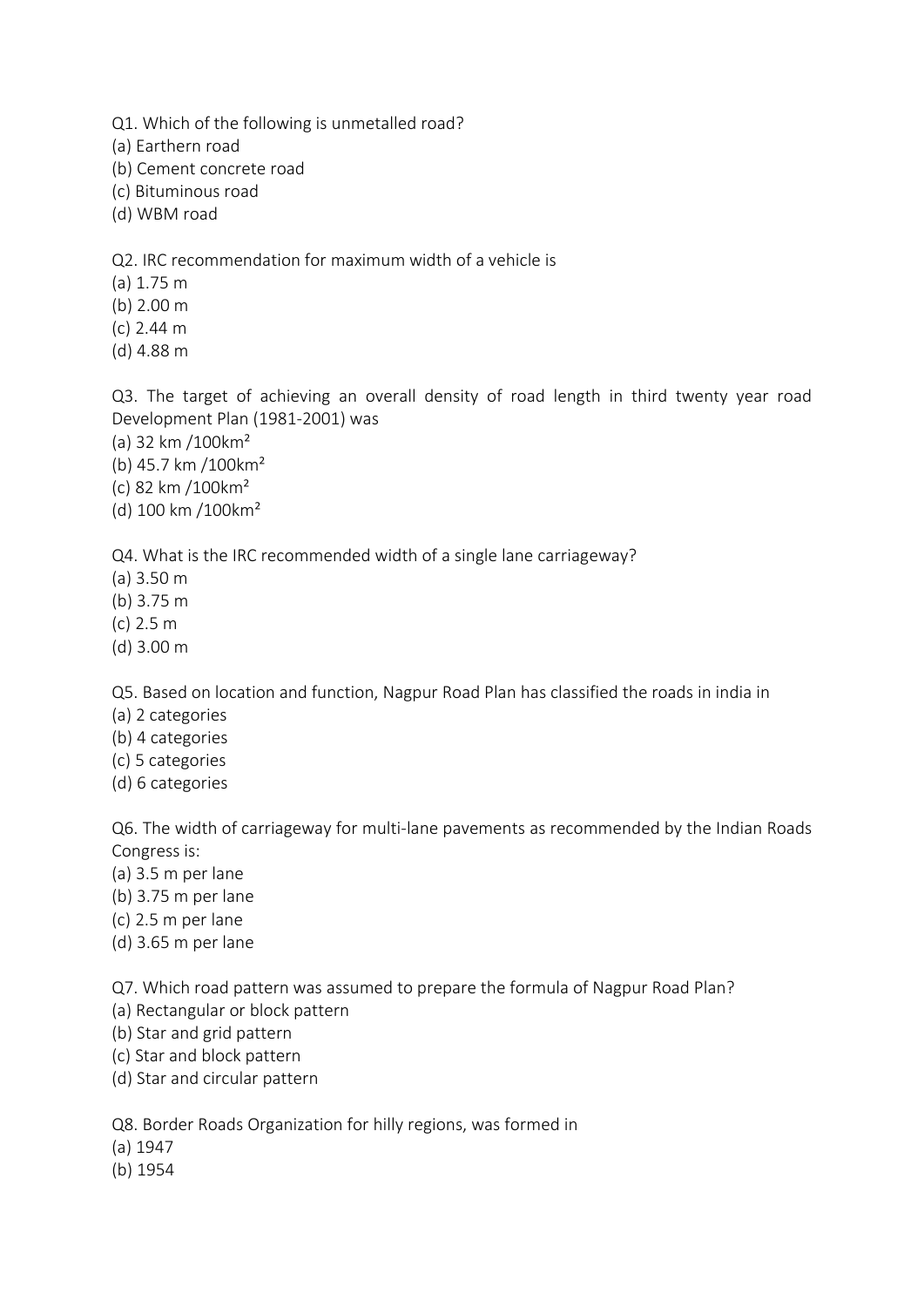(c) 1958

(d) 1960

Q9. What is the road within a city or town is called as?

(a) urban road

(b) town road

(c) country road

(d) rural road

Q10. The **Example 2010** boards was established in 1960.

(a) Border Road Development

(b) Central Road Development

- (c) State Road Development
- (d) Defence Road Development

Q11. Enoscope is used to determine

(a) spot speed

(b) average speed

(c) travel time

(d) none of these

Q12. Annual average daily traffic is obtained by determining average daily traffic volume recorded for

- (a) 302 days
- (b) 365 days
- (c) 24 months
- (d) 10 years

Q13. Webster's method is used for:

(a) Road marking

(b) Marking centerline of the road

(c) Determine design traffic volume

(d) Determine optimum signal cycle

Q14. If L is length of vehicles in meters, C is the clear distance between two consecutive vehicles (stopping sight distance), V is the speed of vehicles in km per hour, the maximum number N of vehicles/hours is …………

(a) 
$$
N = \frac{1000V}{L+C}
$$
  
\n(b)  $N = \frac{L+C}{1000V}$   
\n(c)  $N = \frac{1000L}{C+V}$   
\n(d)  $N = \frac{1000C}{L+V}$ 

Q15. The travel time per unit length of road is proportional to the speed.

(a) Cubically

(b) Directly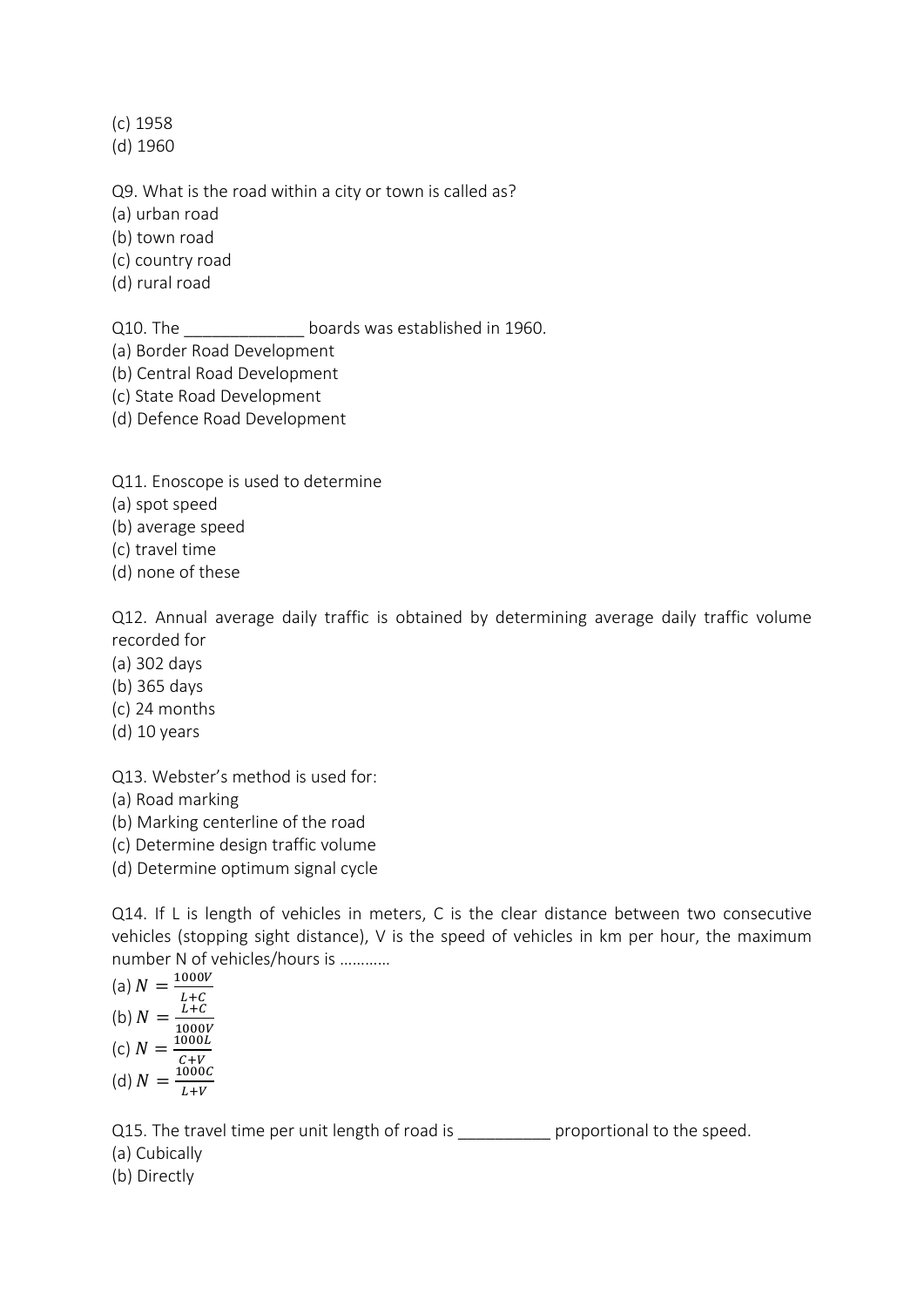(c) Logarithmically

(d) Inversely

Q16. If the jam density on a road designed for a free mean speed is 75 km/h is 100 vehicles/km, then the capacity flow will be:

(a) 1500

(b) 1875

(c) 2250

(d) 2760

Q17. The distance travelled by a moving vehicle during perception and breaker action time is known as

(a) Sight distance

(b) Stopping distance

(c) Lag distance

(d) None of these

Q18. Expression for stopping distance (SD) for a vehicle is:

(a)  $SD = vt + v^2 / 2gf$ (b)  $SD = vt + v^2 / 4gf$ (c)  $SD = vt + v^2 / 8gf$ (d)  $SD = vt + v^2/16gf$ Where V= speed of vehicle,  $t =$  reaction time of drive,  $f =$  design coefficient of friction

Q19. The most suitable traffic signal system for mixed traffic condition is

(a) simple progressive

(b) alternate

(c) simultaneous

(d) flexible progressive

Q20. In a parking area, the maximum number of vehicles can be parked with-

(a) parallel parking

- (b) 30° angle parking
- (c) 45° angle parking
- (d) 65° angle parking

Q21. Charpy test is (a) a bending test

(b) an impact test

(c) a fatigue test

(d) a hardness test

Q22. California bearing ratio (CBR)

(a) is a measure of soil strength

(b) is a procedure for designing flexible pavements

(c) is a method of soil identification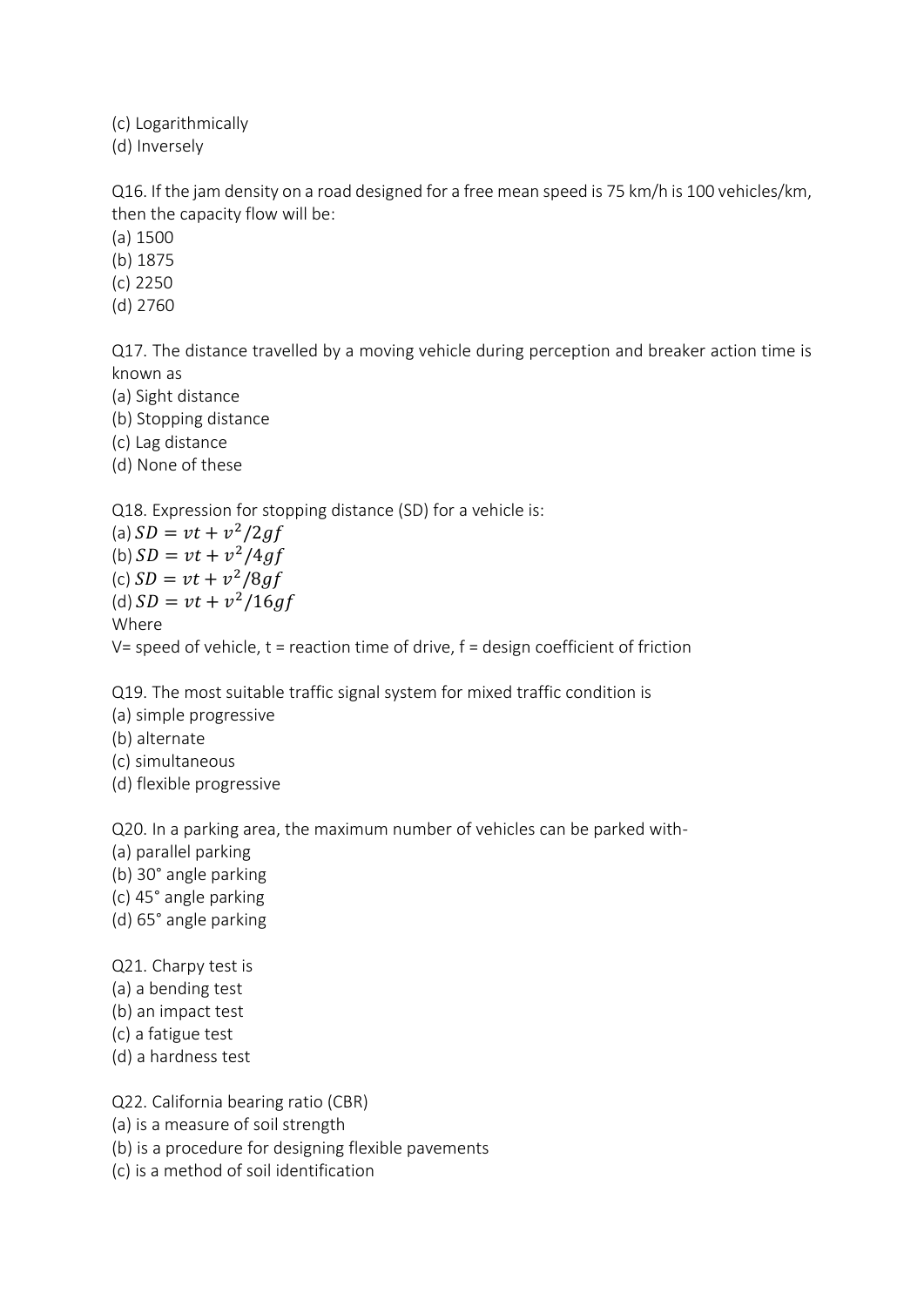(d) is a measure to indicate the relative strength of paving materials

Q23. In a CBR test, if the CBR value at 5 mm is greater than that at 2.5 mm

- (a) the higher value should be chosen
- (b) the test should be repeated
- (c) Average value of the two should be used
- (d) none of these

Q24. The tie bars in a concrete pavement are provided in: -

- (a) Contraction joints
- (b) Expansion joints
- (c) Longitudinal joints
- (d) Construction joints

Q25. The height of the dowel above the road level should not be more than:

- (a) 10 cm
- (b) 20 cm
- (c) 30 cm
- (d) 40 cm

Q26. The pressure sustained per unit deformation of subgrade at specified deformation level using specified plate size is termed as

- (a) CBR
- (b) Safe bearing capacity
- (c) Tangent modulus
- (d) Modulus of subgrade reaction

Q27. The method of design of flexible pavement as recommended by IRC is:

- (a) Group index method
- (b) Westergaard method
- (c) CBR method
- (d) Benkelman beam method

Q28. The following test are conducted on the coarse aggregates for Road construction:

- (a) Impact test, shape test and penetration test
- (b) CBR value, Ductility test, Crushing test
- (c) Bitumen Adhesion test, abrasion test
- (d) Permeability test, crushing test, Viscosity test

Q29. Bottom most layer of pavement is known as-

- (a) Wearing course
- (b) Base course
- (c) Sub-base course
- (d) Sub grade

Q30. The magnitude of tyre pressure controls the following:

(a) Total thickness of pavement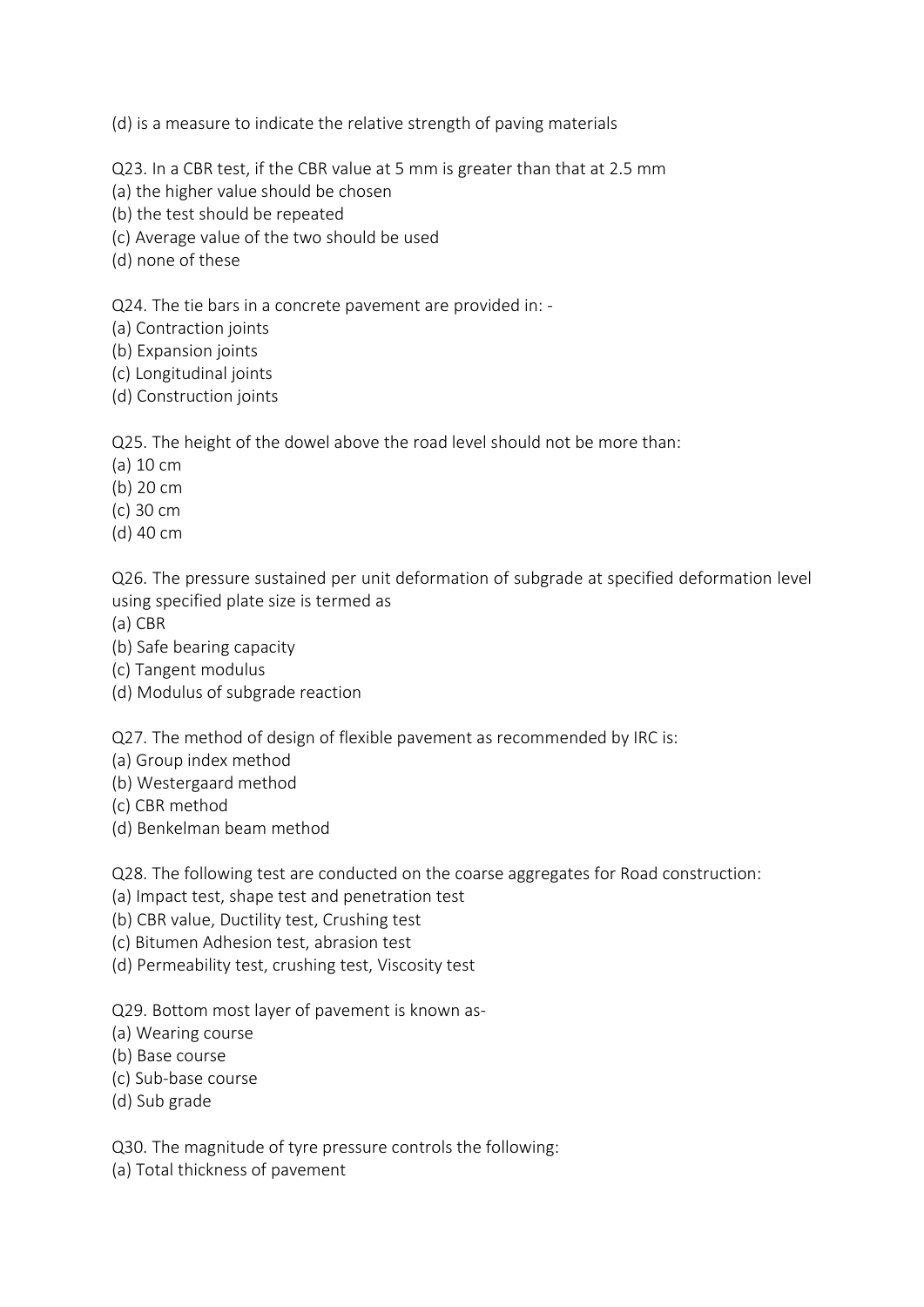(b) Number of layers to be provided in pavement

(c) type of sub-base and base course

(d) Quality of material to be used in the upper layers of pavement

Q31. Whose theory is primarily applied for designing rigid pavements?

(a) Bossinessq

(b) Westergaard

- (c) Skempton
- (d) Mc Cormec

Q32. In rigid pavements, the contraction joints spacing is normally provided as-

- (a) 2.5 m
- (b) 3.5 m
- (c) 4.5 m
- (d) 5.5 m

Q33. The top of the ground on which the foundation of the road rests is called as

- (a) soil-sub grade
- (b) sub-base course
- (c) wearing course
- (d) Base course

Q34. Water bound macadam roads are constructed with the following type of materials:

- (a) Crushed stone aggregates
- (b) Soil and Gravel mixture
- (c) Disintegrated Rocks
- (d) Moorum

Q35. Westergaard's method is used for the design of: -

- (a) Flexible pavements
- (b) Rigid pavements
- (c) Both (a) and (b) above
- (d) None of the above

Q36. The table below shows marshal mix design criteria for bituminous concrete. Identify the correct specified value for the test property.

| correct specified value for the test property. |                  |  |
|------------------------------------------------|------------------|--|
| Test property                                  | Specified value  |  |
| P) Marshall stability,                         | 1) 75 to 85      |  |
| Q) Flow value, 0.25 mm units                   | 2) 340 (minimum) |  |
| R) Air voids in total mix $V_V\%$              | 3) $3$ to $5/3$  |  |
| S) Void filled with bitumen,<br>VFB%           | 4) 8 to 16/8     |  |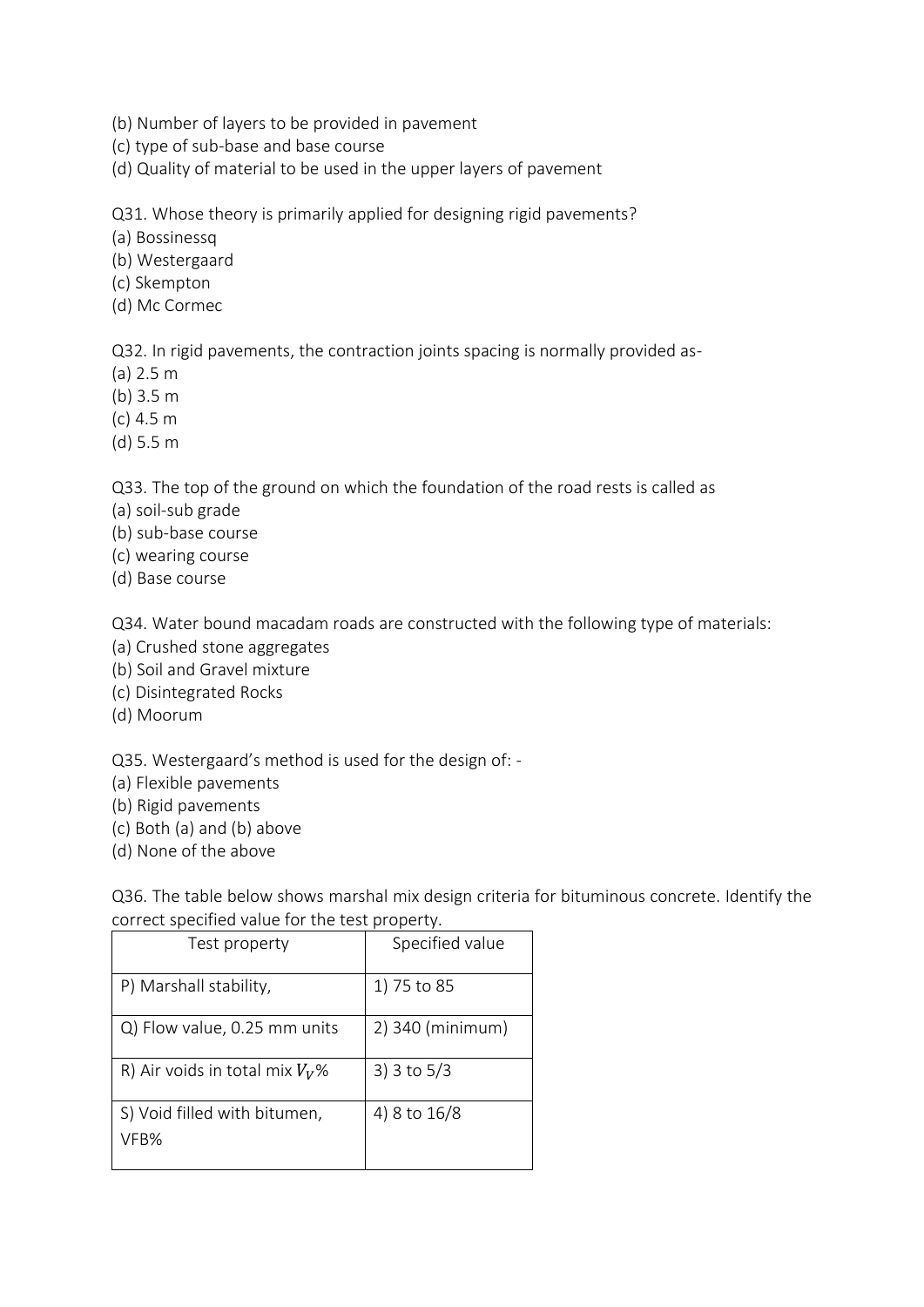(a) P-1, Q-2, R-3, S-4 (b) P-2, Q-4, R-3, S-1 (c) P-4, Q-2, R-1, S-3 (d) P-3, Q-1, c-R, S-2

Q37. The penetration test on bitumen is used for determining its

(a) Grade

- (b) Ductility
- (c) Viscosity
- (d) None of these

Q38. The ductility value of bitumen is ………….

- (a) Equal to that of tar
- (b) More than that of tar
- (c) Less than that of tar
- (d) None of these

Q39. As per I.R.C. for bitumen bound macadam maximum aggregate impact value in % will be:

- (a) 35
- (b) 20
- (c) 30
- (d) 25

Q40. As per BIS bitumen grade 85/40, 65/25 etc. the first and second number represents:

- (a) softening and penetration point
- (b) Flash point and softening point
- (c) Penetration and softening point
- (d) Flash and penetration point

Q41. The Los angels abrasion value (%) of aggregates to be used for the final layer of bituminous concrete is limited to:

- (a) 25
- (b) 30
- (c) 40
- (d) 50

Q42. The ductility of bitumen is expressed as

- (a) time
- (b) Distance
- (c) Speed
- (d) None

Q43. Resistance of the action of moving load (rubbing) is known as ……

- (a) abrasion
- (b) toughness
- (c) ductility
- (d) brittleness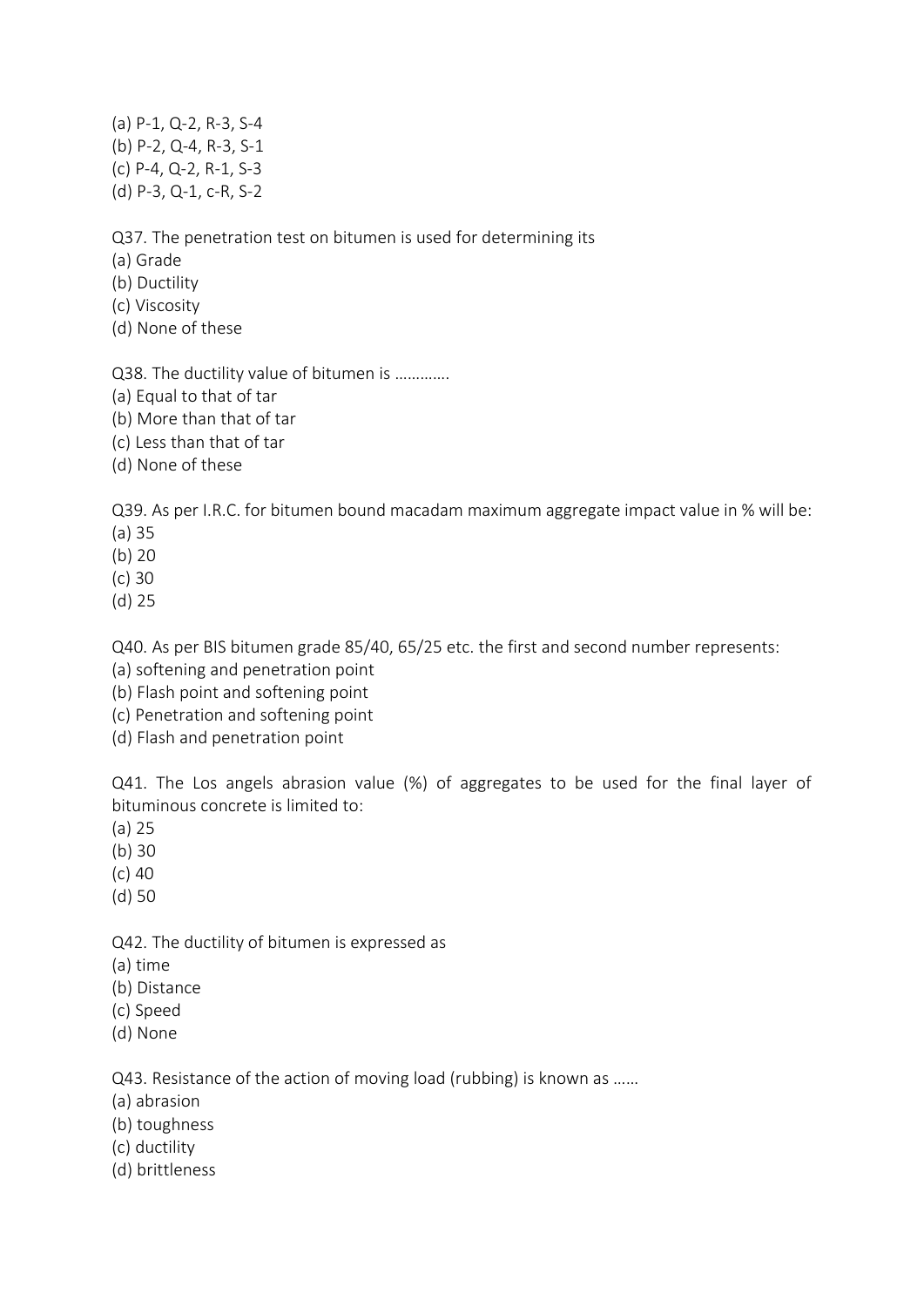Q44. The specific gravity of bitumen

(a) 0.8

(b) 0.9

(c) 2.02

(d) 1.02

Q45. Recommended grade of tar for grouting purpose is

- (a)  $RT 1$
- (b) RT 2
- (c)  $RT 3$
- (d)  $RT 5$

Q46. The bitumen grade 80/100 indicates

- (a) penetration value
- (b) kinematic viscosity
- (c) API gravity
- (d) dynamic viscosity

Q47. Bitumen emulsion is:

(a) Liquid containing bitumen in suspension.

(b) Paint

- (c) Used as anti-corrosive paint.
- (d) All the above.

Q48. Which of the following grades of bitumen is the most suitable for a 7-day maximum average air temperature of 15°C?

(a) VG10

- (b) VG20
- (c) VG30
- (d) VG40

Q49. Bitumen in

- (a) Solid state is called asphalt
- (b) Semifluid state is called mineral tar
- (c) Fluid state is called petroleum
- (d) All of the above

Q50. Los Angeles machine is used to test Aggregate\_\_\_\_\_

(a) Crushing strength

- (b) Impact Value
- (c) Abrasion resistance
- (d) Water absorption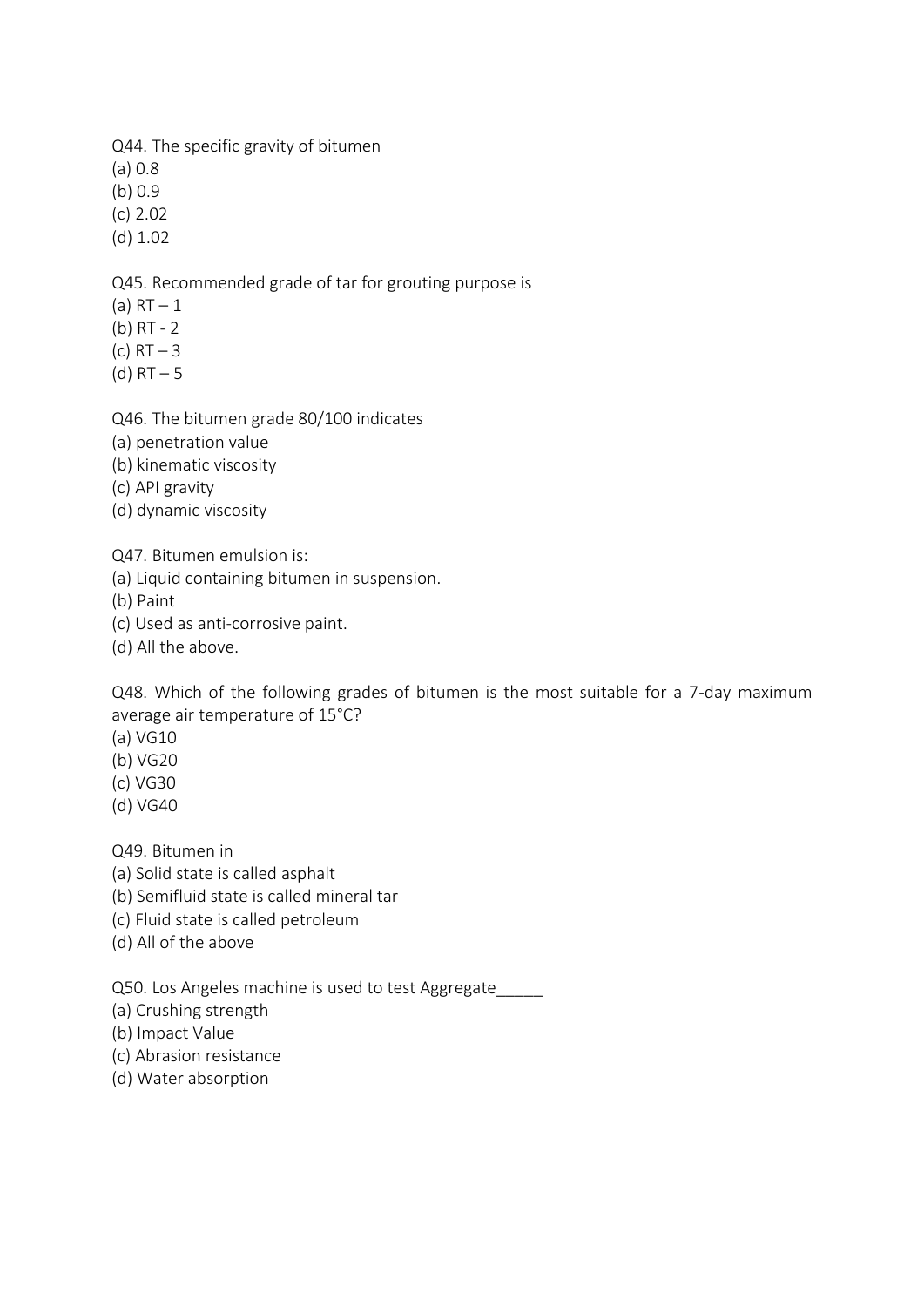## S1. Ans.(a)

Sol. Earthen roads is unmetalled road. This road is also known as fair weather roads.

S2. Ans.(c)

Sol. As per IRC

(a) Maximum width of vehicle = 2.44 m.

(b) Maximum height of vehicle = 4.75 m.

- (c) Maximum length of vehicle = 18 m.
- (d) Maximum length of vehicle = 52.2 Tonn.

S3. Ans.(c)

Sol. (a) In first 20-year road plan (1943-1963), road density is 16 km/100 km²

(b) In second 20-year road plan (1961-1981), road density is 32 km/100 km²

(c) In third 20-year road plan (1981-2001), road density is 82 km/100 km²

S4. Ans.(b)

Sol. Width of pavement-

| Number of lane        | Width of pavement |
|-----------------------|-------------------|
| Single lane           | $3.75 \; m.$      |
| Two lane without kerb | 70m               |
| Two lane with kerb    | 7.5 m             |
| Intermediate lane     | 5.5 <sub>m</sub>  |
| Multiple lane         | 3.5 m/lane        |
|                       |                   |

S5. Ans.(c)

Sol. According to Nagpur road plan, the roads has classified into 5 categories.

(i) National highway

- (ii) Sate highway
- (iii) Major district roads
- (iv) Other district roads
- (v) Village roads

S6. Ans.(a)

Sol. The width of carriage way for multi-lane pavements as per Indian road congress is 3.5/lane.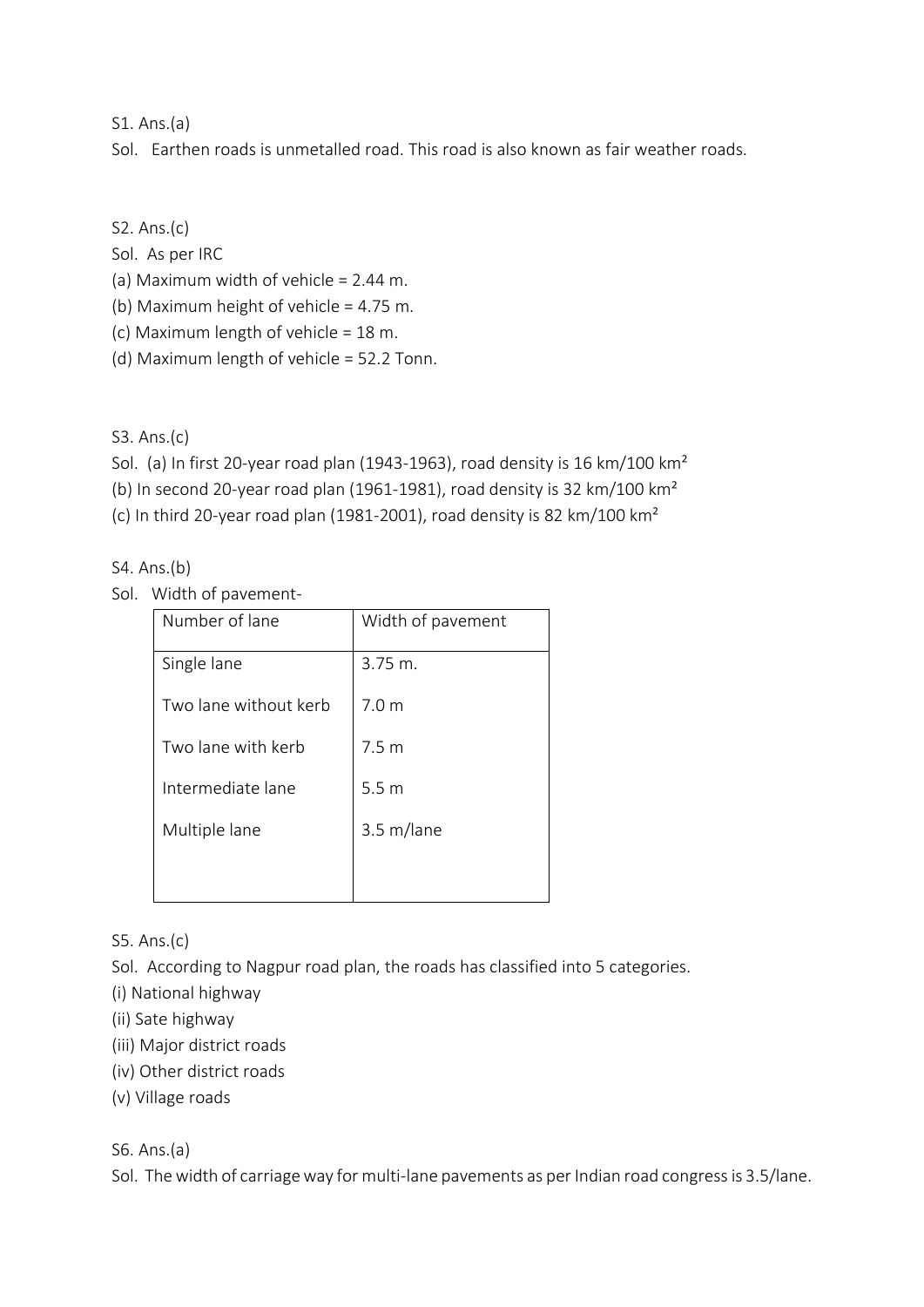S7. Ans.(b)

Sol. Star and grid pattern assumed to prepare the formula of Nagpur road plan.

S8. Ans.(d)

Sol. Border road organization was formed in 7 may 1960.

S9. Ans.(a)

Sol. The road within a city or town is called urban roads.

S10. Ans.(a)

Sol. Border road development board was established in 1960.

S11. Ans.(a)

Sol. Enoscope or mirror box method is used to determine spot speed.

S12. Ans.(b)

Sol. Annual average daily traffic is obtained by determining average daily traffic volume recorded for 365 days.

Annual Average daily traffic (AADT) is given by –

 $AADT = \frac{Total\ number\ of\ vehicle\ passing\ across\ a\ section\ in\ a\ year}$ 365

S13. Ans.(d)

Sol. Webster's method is used for determining optimum signal cycle length  $(C<sub>0</sub>)$  and it is given by according to webster's method–

$$
C_0 = \frac{1.5L + 5}{1 - Y}
$$

L = Total lost time in a cycle length

Y = sum of critical flow rate for all phasess

S14. Ans.(a)

Sol. If L is the length of vehicles in m. C is the clear distance between two consecutive vehicles (SSD), V is the speed of vehicles in km/hour, Then maximum number of vehicle (N) is given by-

$$
N = \frac{1000 V}{L + C}
$$
 (Vehicles/hour)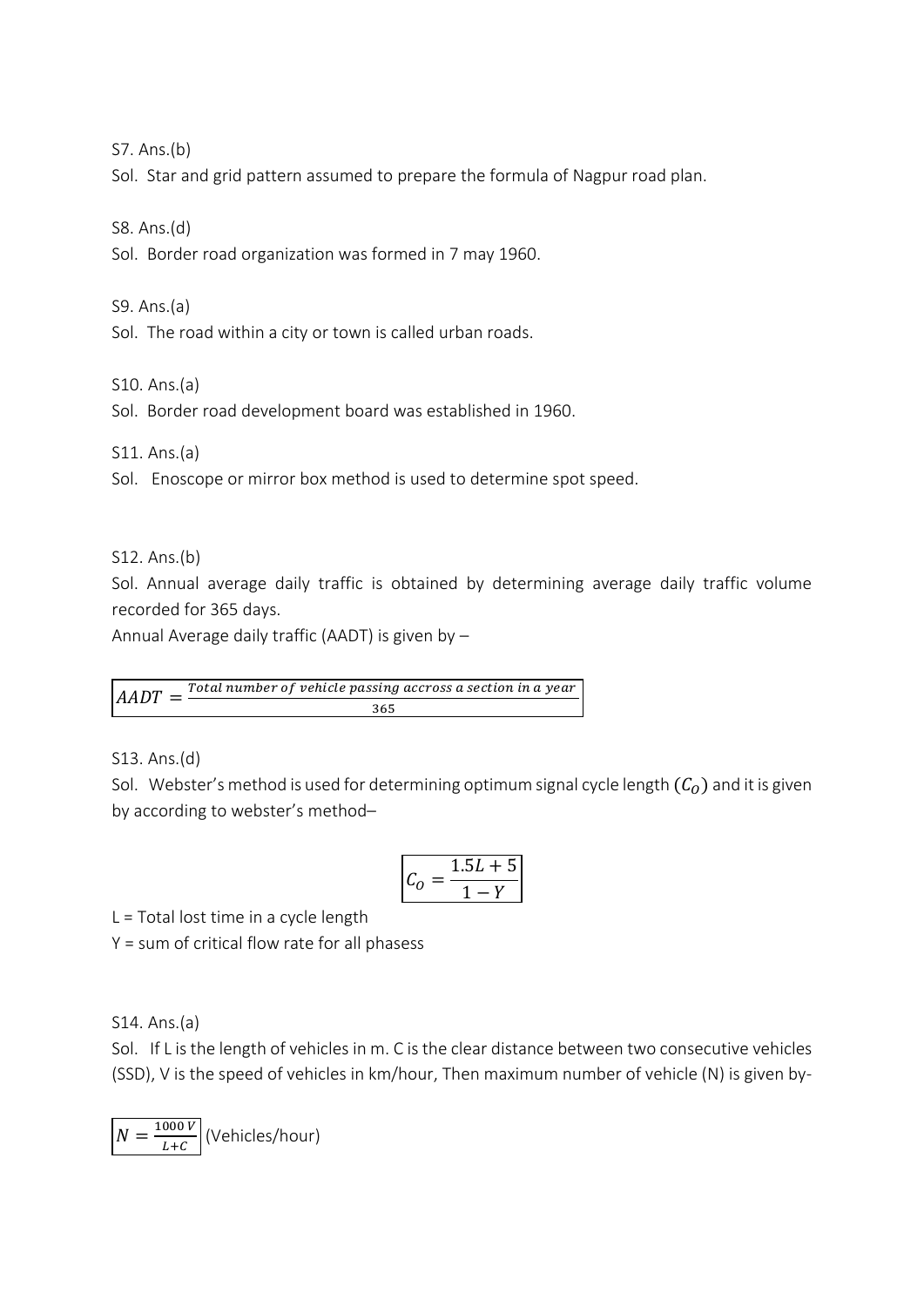S15. Ans.(d)

Sol. The travel time per unit length of road is inversely proportional to the speed.

| ΠT.<br>Ω |
|----------|
|----------|

S16. Ans.(b) Sol. Give, jam density  $(kj)$  = 75 km/h. free mean speed  $(V_{SF})$  = 100 vehicles/km. Maximum capacity flow  $(q_{max}) = ?$ 

 $q_{max} = \frac{V_{sf} \times kj}{4}$ 4  $=\frac{75\times100}{4}$ 4  $= 1875$  veh/hr.

S17. Ans.(c)

Sol. Lag distance is the distance travelled by a moving vehicle during perception and breaker action time.

S18. Ans.(c) Sol. Stopping sight distance for a vehicle is given by-

 $SSD = v \cdot t + \frac{v^2}{2g}$  $2gf$ 

v = velocity (m/sec)

f = longitudinal friction

t = perception reaction time

S19. Ans.(d)

Sol. The most suitable traffic signal system for mixed traffic condition is flexible progressive.

S20. Ans.(c)

Sol. In parking area, the maximum number of vehicles can be parked with 45° angle parking.

S21. Ans.(b)

Sol. Charpy test is an impact test. It is used to evaluate the relative toughness or impact toughness of materials.

S22. Ans.(a)

Sol. California Bearing ratio (CBR) is a measure of arbitrary soil strength. IRC consider CBR method for designing of flexible pavement.

S23. Ans.(b)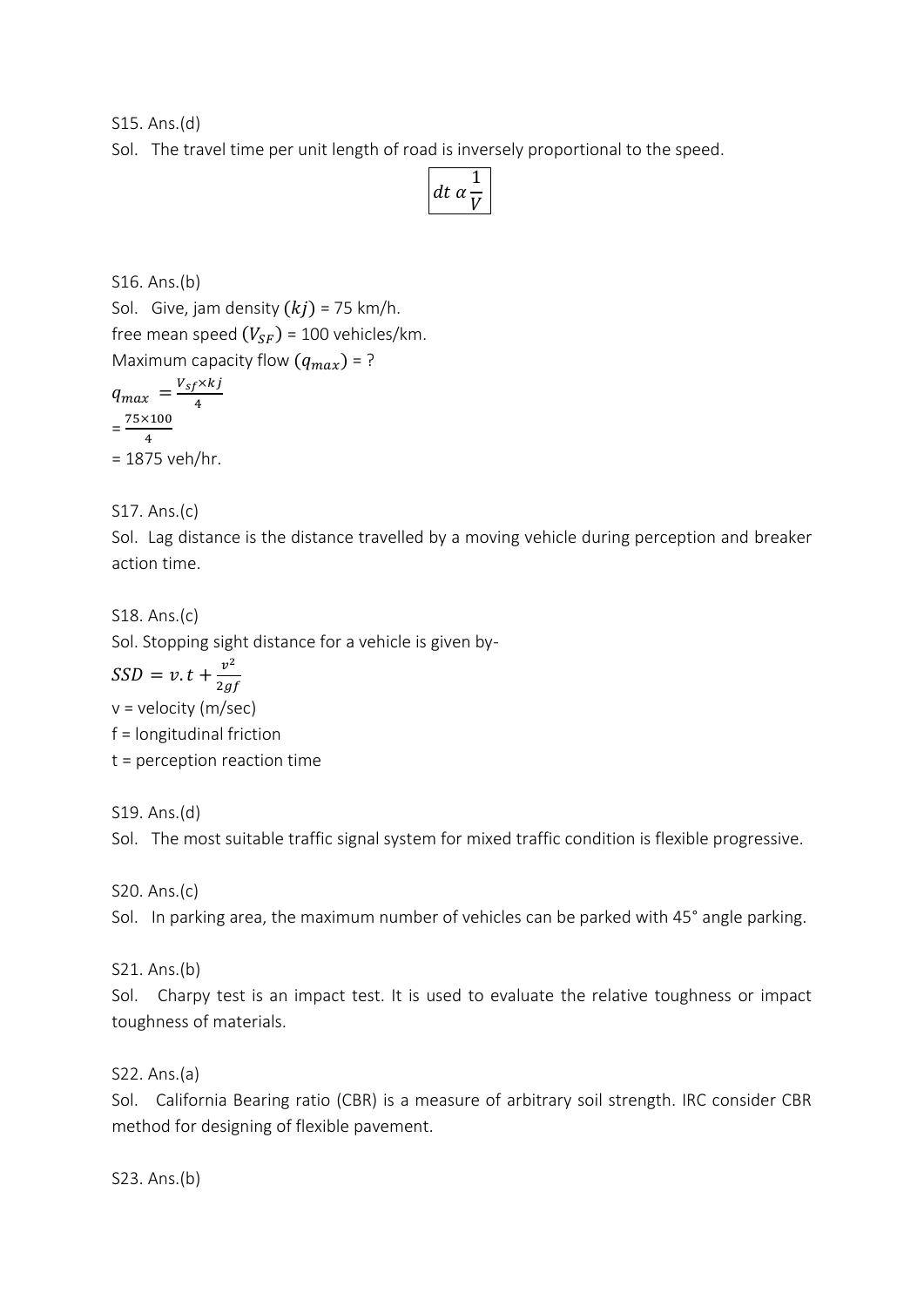Sol. In a CBR test, If the CBR value at 5mm is greater than at 2.5mm then test should be repeated.

# S24. Ans.(c)

Sol. The Tie bars in a concrete pavement are provided in Longitudinal joints. Tie bars are about 12.5mm in diameter and between 0.6 to 1.0 m long.

## S25. Ans.(c)

Sol. Dowel bare are used in expansion joints. The height of the dowel above the road level should not be more than 30cm.

## S26. Ans.(d)

Sol. The pressure sustained per unit deformation of subgrade at specified deformation level using specified plate size is termed as modulus of subgrade reaction.

#### Moduius of subgrade reaction  $(K)$  =  $pressure(P)$  $Definition(D)$

 $(unit = kg/m<sup>3</sup>)$ 

It is generally calculated at 0.125 cm or 1.25 mm.

S27. Ans.(c)

Sol. IRC recommended CBR method of design of flexible pavement.

S28. Ans.(c)

Sol. There are some following tests are conducted on the coarse aggregates–

(i) Bitumen Adhesion test

(ii) Abrasion test

(iii) Crushing test

(iv) Impact test

S29. Ans.(d) Sol. for flexible pavement  $\rightarrow$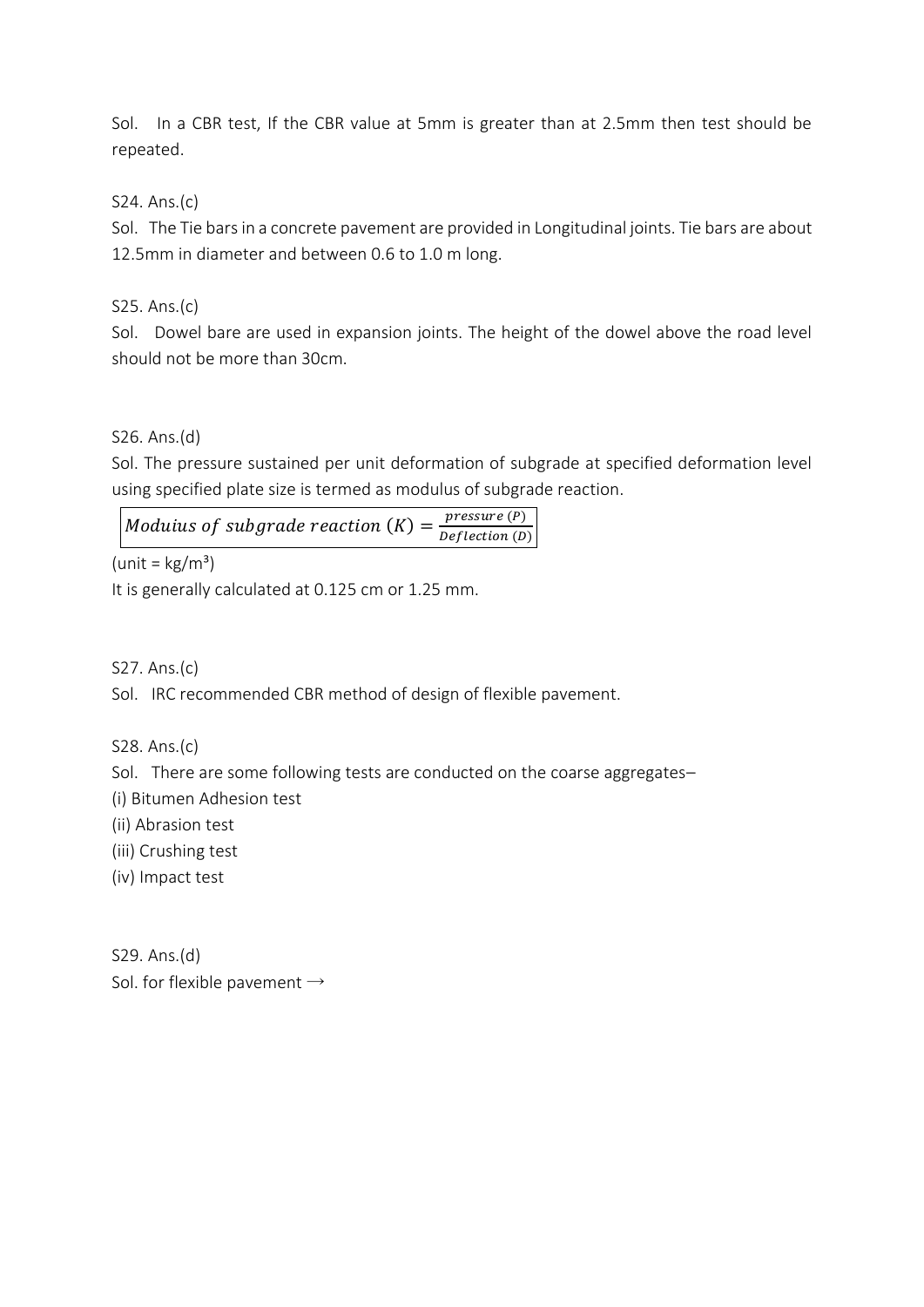

for Rigid pavement  $\rightarrow$ 



# S30. Ans.(a)

Sol. The magnitude of tyre pressure controls the quality of material to be used in the upper layers of pavement.

#### S31. Ans.(b)

Sol. Westergaard theory is primarily applied for designing rigid pavements.

#### S32. Ans.(c)

Sol. Contraction joints are used to prevent the contraction in rigid pavements. The contraction joints spacing is normally provided as 4.5. m.

#### S33. Ans.(a )

Sol. The top of the ground on which the foundation of the road rests is called as soil-sub grade.

S34. Ans.(a)

Sol. water bound Macadam roads are constructed with crushed stone aggregates or stone dust.

#### S35. Ans.(b)

Sol. Westergaard's method is used for the design of rigid pavement.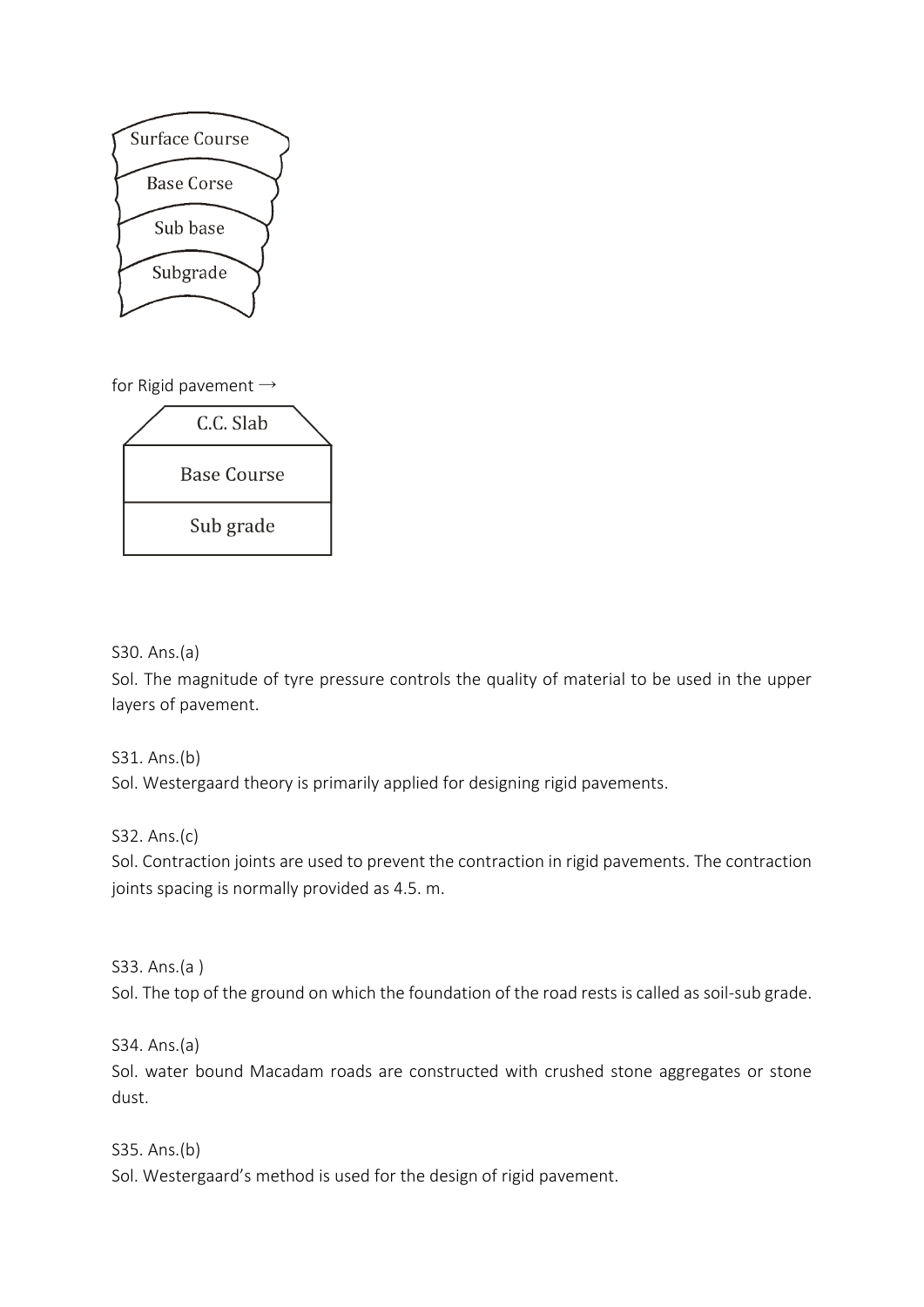S36. Ans.(b) Sol.

S37. Ans.(a)

Sol. The penetration test on bitumen is used for determining the Grade of bitumen.

S38. Ans.(c)

Sol. The ductility value of bitumen is less than that of tar.

S39. Ans.(c) Sol. As per I.R.C for bitumen bound macadam maximum aggregate impact value will be 30%.

S40. Ans.(a)

Sol. As per BIS bitumen grade 85/40, 65/25 etc. the first and second number represents softening point and penetration or consistency point.

S41. Ans.(b)

Sol. The los angle abrasion value (%) of aggregate to be used for the final layer of bituminous concrete is limited to 30%.

S42 Ans.(b)

Sol. The ductility of bitumen is expressed as distance. The minimum ductility value of bitumen according to IRC is 75 cm.

S43. Ans.(a) Sol. Resistance of action of moving load (rubbing) is known as abrasion.

S44. Ans.(d)

Sol. The specific gravity of bitumen is 0.97– 1.02.

S45. Ans.(d)

Sol. RT-1  $\Rightarrow$  used for surface painting under cold weather.

RT-2 ⇒ Used for surface painting under normal India climate conditions.

 $RT-3 \Rightarrow$  Used for surface painting.

 $RT-4 \Rightarrow$  Used for premixing tar macadam.

 $RT-5 \Rightarrow$  Used for grouting purpose.

S46. Ans.(a) Sol. The Bitumen grade 80/100 indicates penetration value.

S47. Ans.(a)